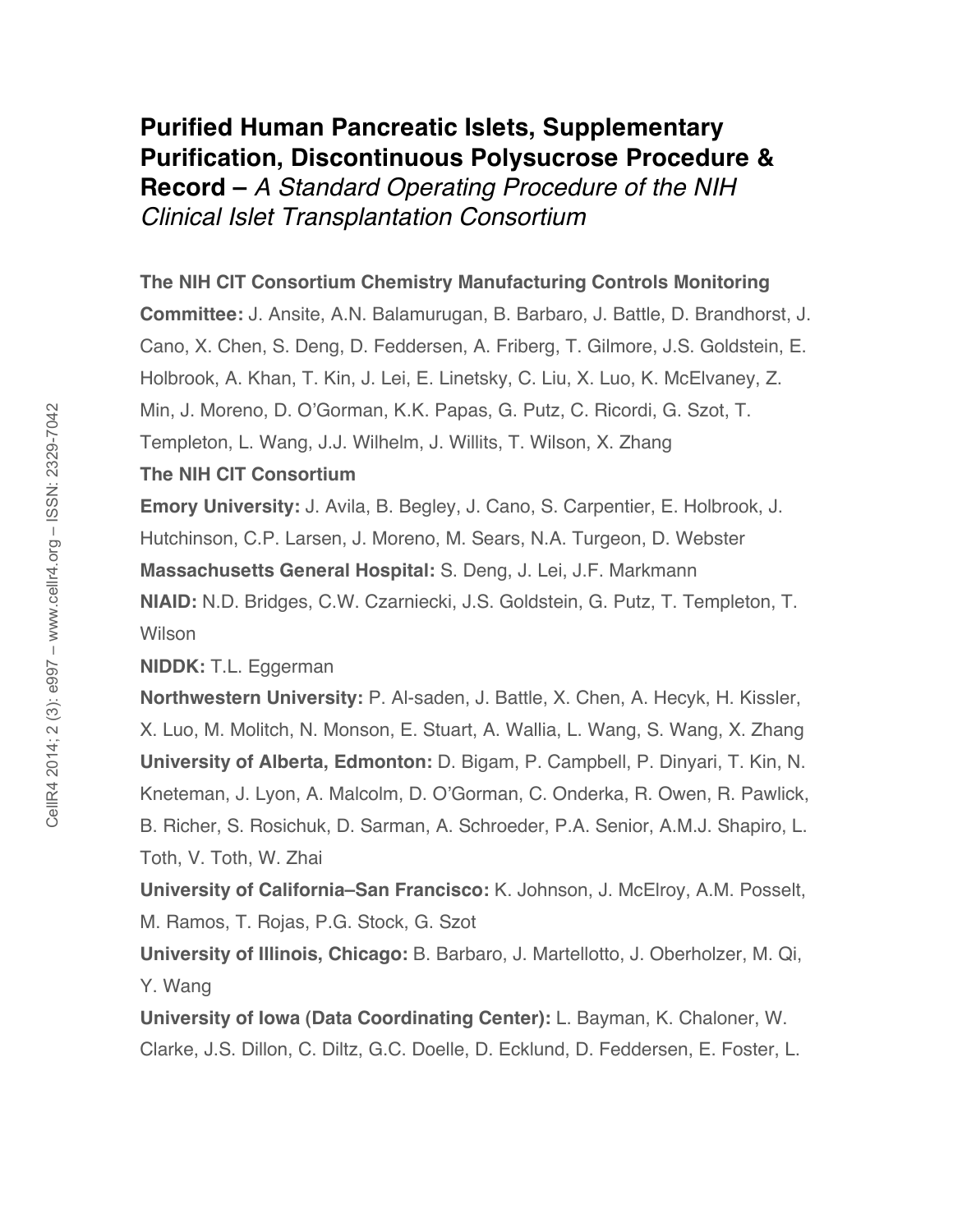G. Hunsicker, C. Jasperson, D-E Lafontant, K. McElvaney, T. Neill-Hudson, D. Nollen, J. Qidwai, H. Riss, T. Schwieger, J. Willits, J. Yankey **University of Miami:** R. Alejandro, A.C. Corrales, R. Faradji, T. Froud, A.A. Garcia, E. Herrada, H. Ichii, L. Inverardi, N. Kenyon, A. Khan, E. Linetsky, J. Montelongo, E. Peixoto, K. Peterson, C. Ricordi, J. Szust, X. Wang **University of Minnesota:** M.H. Abdulla, J. Ansite, A.N. Balamurugan, M.D. Bellin, M. Brandenburg, T. Gilmore, J. V. Harmon, B.J. Hering, R. Kandaswamy, G. Loganathan, K. Mueller, K.K. Papas, J. Pedersen, J.J. Wilhelm, J. Witson **University of Pennsylvania:** C. Dalton-Bakes, H. Fu, M. Kamoun, J. Kearns, Y. Li, C. Liu, E. Luning Prak, Y. Luo, E. Markmann, Z. Min, A. Naji, M. Palanjian, M. Rickels, R. Shlansky-Goldberg, K. Vivek, A.S. Ziaie **University of Wisconsin:** L. Fernandez, D.B. Kaufman, L. Zitur **Uppsala University:** D. Brandhorst, A. Friberg, O. Korsgren

Supported by grants from the National Institute of Allergy and Infectious Diseases and the National Institute for Diabetes and Digestive and Kidney Diseases.

- At Emory University, U01AI089317.
- At Northwestern University, U01AI089316.
- At the University of Alberta, Edmonton: U01AI065191.
- At the University of California, San Francisco, U01DK085531.
- At the University of Illinois, Chicago, 5U01DK070431-10.
- At the University of Iowa, U01DK070431.
- At the University of Miami, U01DK070460.
- At the University of Minnesota, U01AI065193.
- At the University of Pennsylvania, U01DK070430.
- At Uppsala University, U01AI065192.

In addition, the study was supported by the following GCRC and CTSA awards:

• At Emory University: UL1TR000454.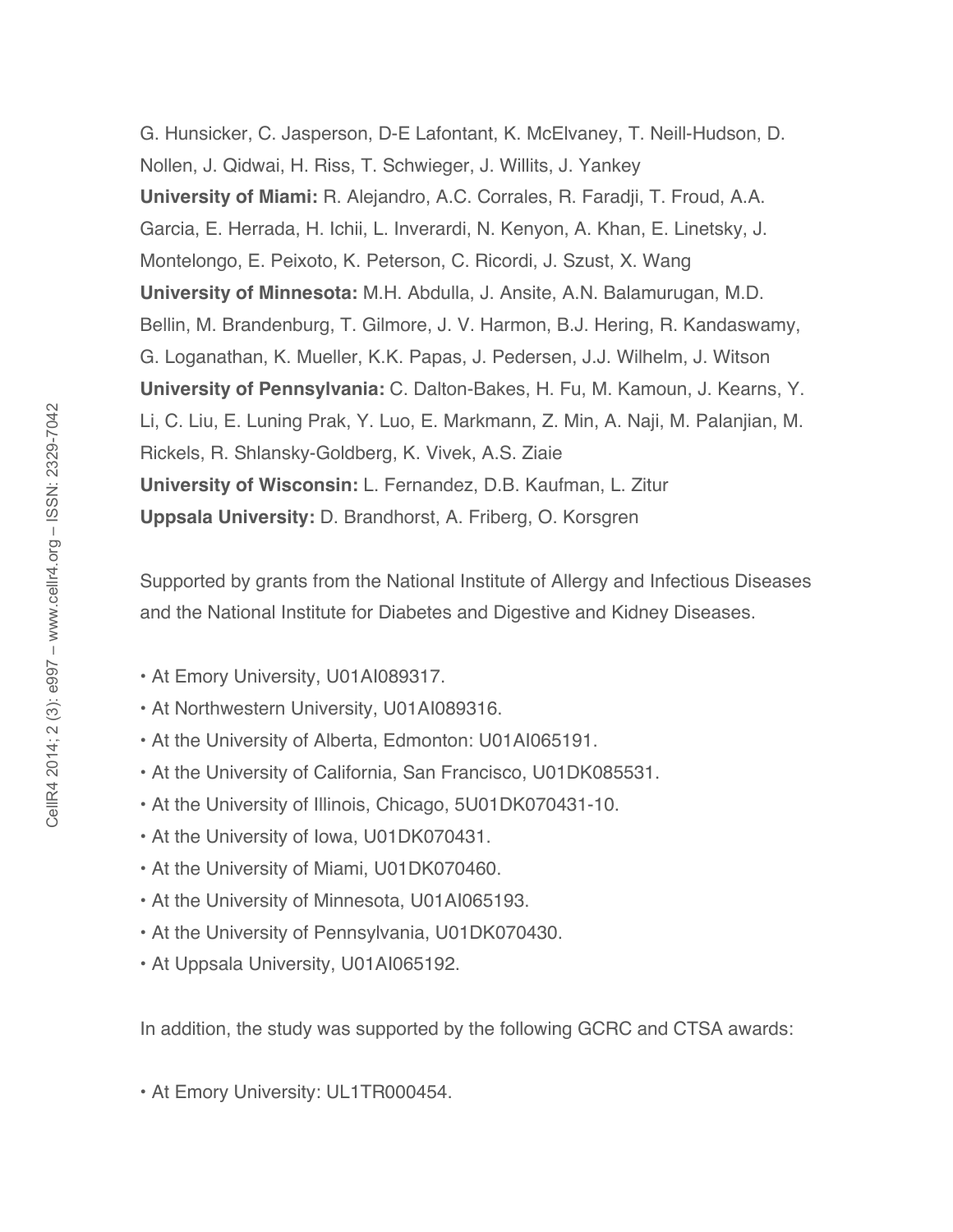- At Northwestern University: 5UL1RR025741 and 8UL1TR000150.
- At the University of California, San Francisco, UL1TR000004.
- At the University of Illinois, Chicago, UL1TR000050.
- At the University of Miami: 1UL1TR000460.
- At the University of Minnesota: 5M01-RR000400 and UL1TR000114.
- At the University of Pennsylvania: UL1TR000003.

## Address correspondence to: Camillo Ricordi MD, Chairman, CIT Steering Committee, ricordi@miami.edu

#### **To
cite
this
article**

*Purified Human Pancreatic Islets, Supplementary Purification, Discontinuous Polysucrose Procedure & Record – A Standard Operating Procedure of the NIH Clinical Islet Transplantation Consortium*

CellR4 2014; 2 (3): e997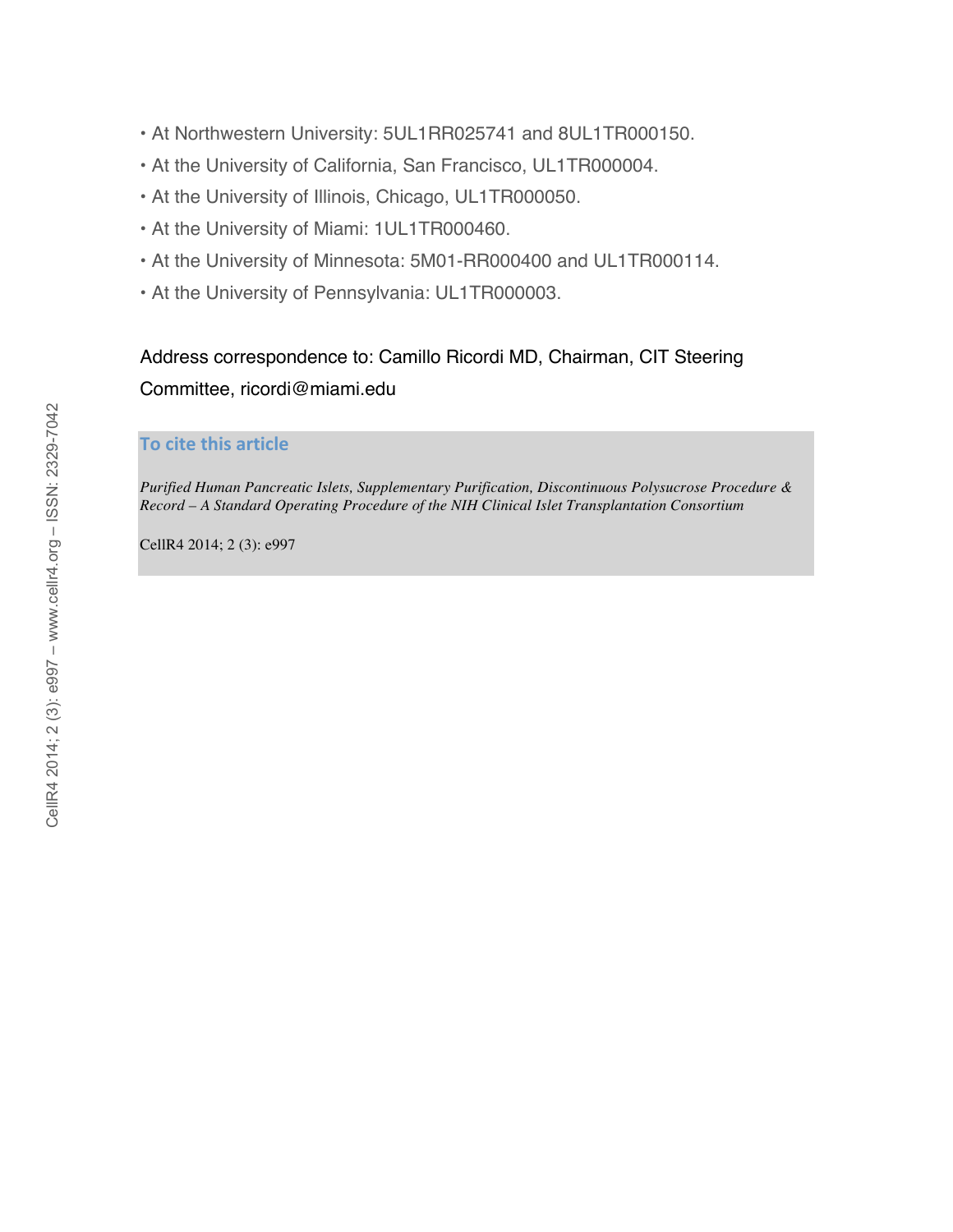| DAIT, NIAID, NIH                                      |                           |                                                 |                               |             |  |
|-------------------------------------------------------|---------------------------|-------------------------------------------------|-------------------------------|-------------|--|
|                                                       |                           | <b>SOP</b><br><b>ATTACHMENT</b>                 |                               |             |  |
| Document No.<br>3109, B03                             | <b>Revision No.</b><br>00 | <b>Effective Date</b><br><b>25 October 2010</b> | <b>Supersedes Date</b><br>N/A | Page 1 of 4 |  |
| <b>Document Title:</b>                                |                           |                                                 |                               |             |  |
| <b>PURIFIED HUMAN PANCREATIC ISLETS</b>               |                           |                                                 |                               |             |  |
| SUPPLEMENTARY PURIFICATION, DISCONTINUOUS POLYSUCROSE |                           |                                                 |                               |             |  |
| <b>PROCEDURE &amp; RECORD</b>                         |                           |                                                 |                               |             |  |

### **1.0 MATERIALS**

| <b>Material</b>                                               | <b>Source</b>                              | Lot $#$ | <b>Expiration</b><br>Date | Quantity<br><b>Required</b> | Quantity<br><b>Used</b> |
|---------------------------------------------------------------|--------------------------------------------|---------|---------------------------|-----------------------------|-------------------------|
| Cold Storage/<br><b>Purification Stock</b><br>Solution        |                                            |         |                           | $500$ mL                    | mL                      |
| <b>Stock Polysucrose</b><br>Solution, sterile<br>$1.132$ g/mL | Mediatech Product<br>No. 99-662-CVS        |         |                           | $350 \text{ mL}$            |                         |
| Islet Gradient<br>$1.108$ g/mL                                | <b>Mediatech Product</b><br>No. 99-692-CIS |         |                           | $75 \text{ mL}$             | m <sub>L</sub>          |
| <b>Islet Gradient</b><br>$1.096$ g/mL                         | <b>Mediatech Product</b><br>No. 99-691-CIS |         |                           | $75 \text{ mL}$             | m <sub>L</sub>          |
| Islet Gradient<br>$1.037$ g/mL                                | Mediatech Product<br>No. 99-690-CIS        |         |                           | $75 \text{ mL}$             | mL                      |

#### **2.0 PROCEDURE**

#### 2.1 COBE 2991 Preparation

Set up the COBE according to the Operational Manual and the institution's procedures. The COBE must be refrigerated or placed in a cold room.

- Place the tubing into the valve slots on the COBE (but outside the pinch valves), using the color-coding to determine position. The tubing is not loaded into the pinch valves, but merely held in place in the tubing guides.
- Clamp yellow, purple, and blue tubing using tubing clamps or heat sealer.
- Red and green tubing remains opened or unclamped.
- Connect one end of 36 inch tubing (#16) to the COBE tubing (pink color) and the other end remains in the 250 mL conical.
- Prepare the COBE according to the institution's procedures.

| <b>Verified by:</b> | <b>Date:</b> |
|---------------------|--------------|
|                     |              |
|                     |              |

2.2 Islet Washing

2.2.1 Transfer the Rescue Islets (up to 40 mL of packed tissue volume) from PBR Section 8.5 to a 250 mL conical tube, fill the tube with cold CIT Cold Storage/Purification Stock Solution, centrifuge it at 2 to 8ºC and 140 X gravity for three minutes. Remove the supernatant solution, making sure that the pellet is visible at all times.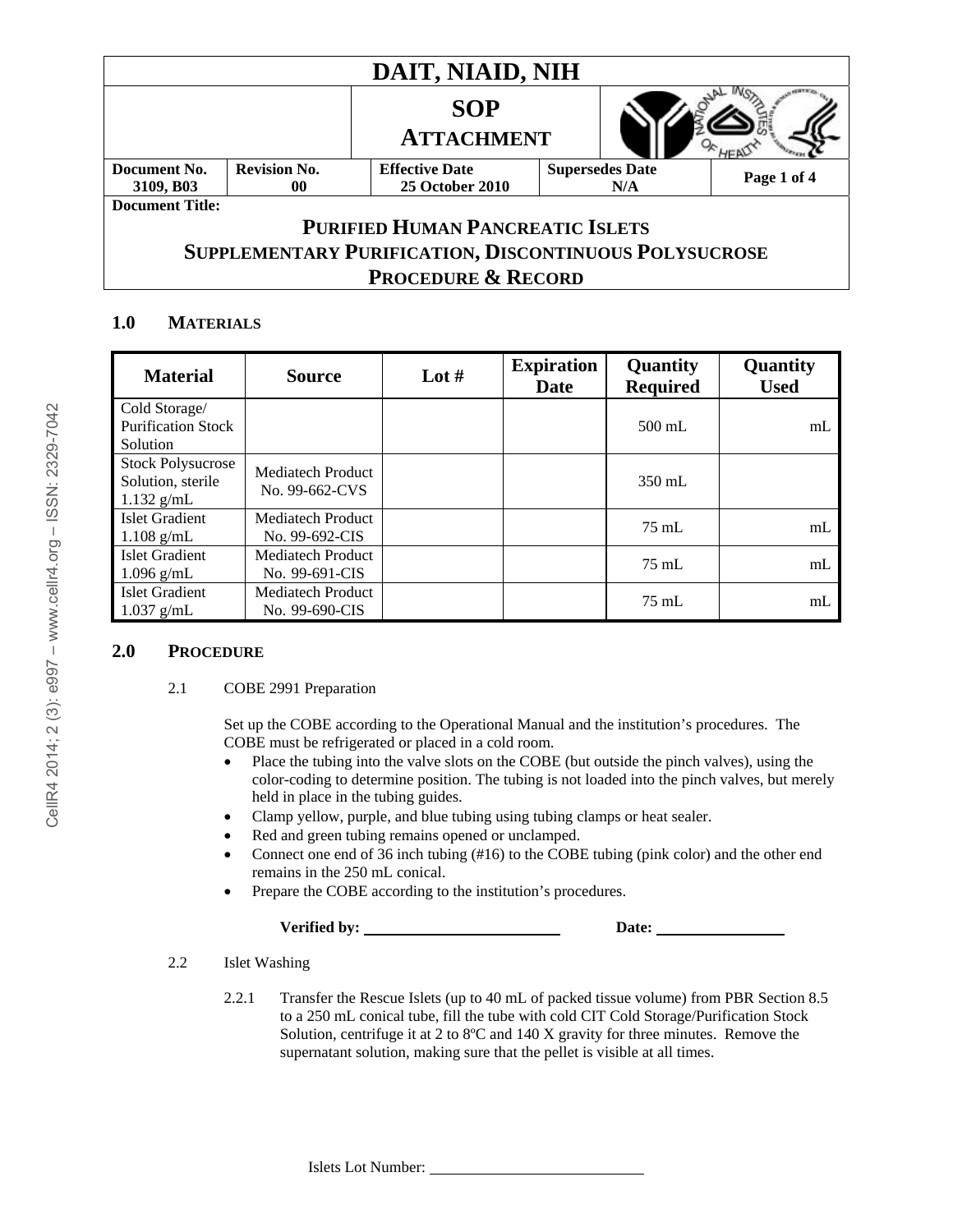| Document No.<br>3109, B03               | <b>Revision No.</b><br>00                                                                                                                                                                                                                                                                                                                                                                                                                                                                                                                                                                                                                                                                                                                                                                                                                                                                                                                                                                                                                                                                                             |                                                                                                                                                                                                                                                                                                                                                                                                                                              | <b>Effective Date</b><br><b>25 October 2010</b>                                                                                                                                                                                                                                                                                                                                                                                                                                                           | <b>Supersedes Date</b><br>N/A | Page 2 of 4 |  |  |
|-----------------------------------------|-----------------------------------------------------------------------------------------------------------------------------------------------------------------------------------------------------------------------------------------------------------------------------------------------------------------------------------------------------------------------------------------------------------------------------------------------------------------------------------------------------------------------------------------------------------------------------------------------------------------------------------------------------------------------------------------------------------------------------------------------------------------------------------------------------------------------------------------------------------------------------------------------------------------------------------------------------------------------------------------------------------------------------------------------------------------------------------------------------------------------|----------------------------------------------------------------------------------------------------------------------------------------------------------------------------------------------------------------------------------------------------------------------------------------------------------------------------------------------------------------------------------------------------------------------------------------------|-----------------------------------------------------------------------------------------------------------------------------------------------------------------------------------------------------------------------------------------------------------------------------------------------------------------------------------------------------------------------------------------------------------------------------------------------------------------------------------------------------------|-------------------------------|-------------|--|--|
| <b>Document Title:</b>                  |                                                                                                                                                                                                                                                                                                                                                                                                                                                                                                                                                                                                                                                                                                                                                                                                                                                                                                                                                                                                                                                                                                                       |                                                                                                                                                                                                                                                                                                                                                                                                                                              |                                                                                                                                                                                                                                                                                                                                                                                                                                                                                                           |                               |             |  |  |
| <b>PURIFIED HUMAN PANCREATIC ISLETS</b> |                                                                                                                                                                                                                                                                                                                                                                                                                                                                                                                                                                                                                                                                                                                                                                                                                                                                                                                                                                                                                                                                                                                       |                                                                                                                                                                                                                                                                                                                                                                                                                                              |                                                                                                                                                                                                                                                                                                                                                                                                                                                                                                           |                               |             |  |  |
|                                         | SUPPLEMENTARY PURIFICATION, DISCONTINUOUS POLYSUCROSE PROCEDURE & RECORD                                                                                                                                                                                                                                                                                                                                                                                                                                                                                                                                                                                                                                                                                                                                                                                                                                                                                                                                                                                                                                              |                                                                                                                                                                                                                                                                                                                                                                                                                                              |                                                                                                                                                                                                                                                                                                                                                                                                                                                                                                           |                               |             |  |  |
|                                         | 2.2.2                                                                                                                                                                                                                                                                                                                                                                                                                                                                                                                                                                                                                                                                                                                                                                                                                                                                                                                                                                                                                                                                                                                 | Fill the conical tube again with cold CIT Cold Storage/Purification Stock Solution and<br>re-suspend the islets with a gentle swirling motion. Seal the tube and place it in a<br>refrigerator at 2 to 8°C for 30 to 50 minutes or proceed to the purification immediately.                                                                                                                                                                  |                                                                                                                                                                                                                                                                                                                                                                                                                                                                                                           |                               |             |  |  |
|                                         |                                                                                                                                                                                                                                                                                                                                                                                                                                                                                                                                                                                                                                                                                                                                                                                                                                                                                                                                                                                                                                                                                                                       |                                                                                                                                                                                                                                                                                                                                                                                                                                              |                                                                                                                                                                                                                                                                                                                                                                                                                                                                                                           | Date:                         |             |  |  |
| 2.3                                     |                                                                                                                                                                                                                                                                                                                                                                                                                                                                                                                                                                                                                                                                                                                                                                                                                                                                                                                                                                                                                                                                                                                       | <b>Rescue Gradient Islet Purification</b>                                                                                                                                                                                                                                                                                                                                                                                                    |                                                                                                                                                                                                                                                                                                                                                                                                                                                                                                           |                               |             |  |  |
|                                         | 2.3.1                                                                                                                                                                                                                                                                                                                                                                                                                                                                                                                                                                                                                                                                                                                                                                                                                                                                                                                                                                                                                                                                                                                 | Remove the Rescue Islets (Section 9.2.2, above) conical tube from the refrigerator.<br>Centrifuge at 2 to 8°C and 140 X g for 3 minutes. Remove the supernatant, and gently re-<br>suspend the tissue in 1.132 g/mL density gradient to a volume of 250 mL. Load the<br>tissue suspended in 1.132 g/mL density gradient into the COBE bag. Rinse the conical<br>tube with 50 mL of 1.132 g/mL gradient and load the rinse into the COBE bag. |                                                                                                                                                                                                                                                                                                                                                                                                                                                                                                           |                               |             |  |  |
|                                         | 2.3.2                                                                                                                                                                                                                                                                                                                                                                                                                                                                                                                                                                                                                                                                                                                                                                                                                                                                                                                                                                                                                                                                                                                 |                                                                                                                                                                                                                                                                                                                                                                                                                                              | While the suspension is flowing into the COBE bag, add 125 mL of CIT Culture Media<br>to each of four 250 mL conical tubes.                                                                                                                                                                                                                                                                                                                                                                               |                               |             |  |  |
|                                         | 2.3.3                                                                                                                                                                                                                                                                                                                                                                                                                                                                                                                                                                                                                                                                                                                                                                                                                                                                                                                                                                                                                                                                                                                 | After all the suspension has entered the COBE bag clamp the tubing. Load 1.108 $g/mL$<br>gradient with the peristaltic pump through this tubing up to the T-junction. When the<br>solution reaches the T-junction, turn the pump off, and clamp the tubing.                                                                                                                                                                                  |                                                                                                                                                                                                                                                                                                                                                                                                                                                                                                           |                               |             |  |  |
|                                         | 2.3.4                                                                                                                                                                                                                                                                                                                                                                                                                                                                                                                                                                                                                                                                                                                                                                                                                                                                                                                                                                                                                                                                                                                 | $\bullet$<br>$\bullet$<br>$\bullet$<br>$\bullet$<br>$\bullet$                                                                                                                                                                                                                                                                                                                                                                                | Remove the air in the COBE bag as follows:<br>Unclamp the tubing to the transfer bag.<br>Set the COBE speed to 2,000 rpm.<br>Push the "START" button.<br>When the centrifuge reaches 2,000 rpm, push the "SUPEROUT" button.<br>Immediately adjust the SUPEROUT rate to 150 mL/minute. Solution will be pushed<br>up through the tubing towards the T-junction.<br>Clamp the tubing connected to the transfer bag as solution reaches the T-junction,<br>and simultaneously press the "STOP/RESET" button. |                               |             |  |  |
| 2.3.5                                   |                                                                                                                                                                                                                                                                                                                                                                                                                                                                                                                                                                                                                                                                                                                                                                                                                                                                                                                                                                                                                                                                                                                       | When the COBE centrifuge stops, set the SUPEROUT rate dial to "0" and press the<br>"START" button.                                                                                                                                                                                                                                                                                                                                           |                                                                                                                                                                                                                                                                                                                                                                                                                                                                                                           |                               |             |  |  |
|                                         | 2.3.6<br>When the COBE centrifuge reaches 2,000 rpm, unclamp the tubing connected to the<br>silicone tubing.<br>Aseptically place the end of the silicone tubing in the bottle containing the 1.108<br>g/mL density gradient and start the pump at 90 mL/minute. Pump in 75 mL of 1.108<br>g/mL density gradient on top of the 300 mL of tissue suspension in the COBE bag.<br>Stop the pump.<br>Place the end of the silicone tubing in the bottle containing the $1.096$ g/mL density<br>$\bullet$<br>gradient. Restart the pump and load 75 mL of 1.096 g/mL density gradient into the<br>COBE bag. Stop the pump.<br>Place the end of the silicone tubing in the bottle containing the 1.037 g/mL density<br>$\bullet$<br>gradient. Restart the pump and load 75 mL of 1.037 g/mL density gradient into the<br>COBE bag. Stop the pump.<br>Place the end of the silicone tubing in the bottle containing 50 mL of CIT Cold<br>$\bullet$<br>Storage Solution. Restart the pump and load this solution until the fluid/air interface<br>reaches midway down the tubing leading to the rotation seal. Stop the pump. |                                                                                                                                                                                                                                                                                                                                                                                                                                              |                                                                                                                                                                                                                                                                                                                                                                                                                                                                                                           |                               |             |  |  |
|                                         |                                                                                                                                                                                                                                                                                                                                                                                                                                                                                                                                                                                                                                                                                                                                                                                                                                                                                                                                                                                                                                                                                                                       | Verified by:                                                                                                                                                                                                                                                                                                                                                                                                                                 |                                                                                                                                                                                                                                                                                                                                                                                                                                                                                                           | Date:                         |             |  |  |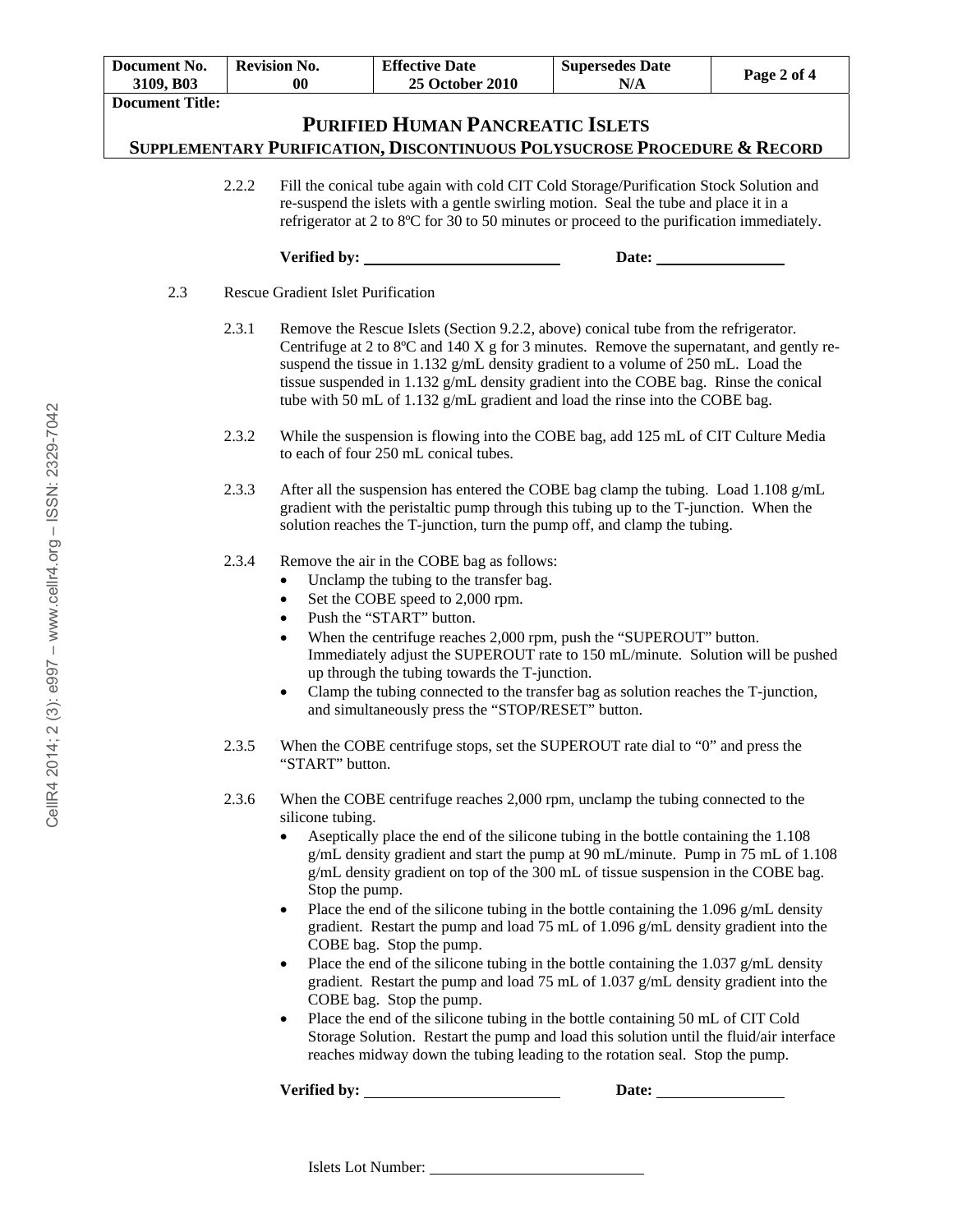|                                                                                                                                                                                                                                                                                                                                                                                                                                                     | Document No.                        | <b>Revision No.</b>                       |                                                                                                                                                                                                                                                                                                                                                                                                                                                                                                                                                                                                                                                                                               | <b>Effective Date</b>  | <b>Supersedes Date</b>               | Page 3 of 4                                               |  |  |
|-----------------------------------------------------------------------------------------------------------------------------------------------------------------------------------------------------------------------------------------------------------------------------------------------------------------------------------------------------------------------------------------------------------------------------------------------------|-------------------------------------|-------------------------------------------|-----------------------------------------------------------------------------------------------------------------------------------------------------------------------------------------------------------------------------------------------------------------------------------------------------------------------------------------------------------------------------------------------------------------------------------------------------------------------------------------------------------------------------------------------------------------------------------------------------------------------------------------------------------------------------------------------|------------------------|--------------------------------------|-----------------------------------------------------------|--|--|
|                                                                                                                                                                                                                                                                                                                                                                                                                                                     | 3109, B03<br><b>Document Title:</b> | 0 <sub>0</sub>                            |                                                                                                                                                                                                                                                                                                                                                                                                                                                                                                                                                                                                                                                                                               | <b>25 October 2010</b> | N/A                                  |                                                           |  |  |
|                                                                                                                                                                                                                                                                                                                                                                                                                                                     |                                     |                                           |                                                                                                                                                                                                                                                                                                                                                                                                                                                                                                                                                                                                                                                                                               |                        |                                      |                                                           |  |  |
| <b>PURIFIED HUMAN PANCREATIC ISLETS</b><br>SUPPLEMENTARY PURIFICATION, DISCONTINUOUS POLYSUCROSE PROCEDURE & RECORD                                                                                                                                                                                                                                                                                                                                 |                                     |                                           |                                                                                                                                                                                                                                                                                                                                                                                                                                                                                                                                                                                                                                                                                               |                        |                                      |                                                           |  |  |
|                                                                                                                                                                                                                                                                                                                                                                                                                                                     |                                     |                                           |                                                                                                                                                                                                                                                                                                                                                                                                                                                                                                                                                                                                                                                                                               |                        |                                      |                                                           |  |  |
|                                                                                                                                                                                                                                                                                                                                                                                                                                                     |                                     | 2.3.7                                     | After the rotating seal is rinsed with CIT cold Storage Solution, turn off the pump, clamp<br>the COBE set tubing connected to the silicone tubing, adjust the SUPEROUT valve to<br>"0," open the pump head, and release the tubing from the pump head. Press the<br>"SUPEROUT" button, immediately open a tube to release the excess pressure, and then<br>re-clamp the tube. Allow the COBE centrifuge to spin for three minutes at 2000 rpm.                                                                                                                                                                                                                                               |                        |                                      |                                                           |  |  |
|                                                                                                                                                                                                                                                                                                                                                                                                                                                     |                                     | 2.3.8                                     | Collect four fractions:<br>Collect the first fraction of 100 mL in the first conical tube (Tube 1). Press the<br>"HOLD" button, move the tubing to the second labeled conical tube and<br>Collect the next fraction of 75 mL in the second conical tube (Tube 2). Press the<br>$\bullet$<br>"HOLD" button, move the tubing to the third labeled conical tube and release the<br>"HOLD" button.<br>Collect the next fraction of 75 mL in the third conical tube (Tube 3). Press the<br>"HOLD" button, move the tubing to the fourth labeled conical tube and release the<br>"HOLD" button.<br>Collect the next fraction of 100 mL in the fourth conical tube (Tube 4). Press "Stop"<br>button. |                        |                                      |                                                           |  |  |
|                                                                                                                                                                                                                                                                                                                                                                                                                                                     |                                     |                                           | Verified by:                                                                                                                                                                                                                                                                                                                                                                                                                                                                                                                                                                                                                                                                                  |                        | Date: $\qquad \qquad$                |                                                           |  |  |
|                                                                                                                                                                                                                                                                                                                                                                                                                                                     |                                     | 2.3.9                                     | Re-suspend the tissue in tubes $1 - 4$ from the Rescue Purification Run to a total weight of<br>100 g or 100 mL each by adding CIT Culture Media, where necessary.                                                                                                                                                                                                                                                                                                                                                                                                                                                                                                                            |                        |                                      |                                                           |  |  |
|                                                                                                                                                                                                                                                                                                                                                                                                                                                     |                                     | 2.3.10                                    | Mix with a gentle swirling motion, and aseptically take up to 0.5 mL samples of each of<br>the 4 fractions. Each 0.5 mL sample is placed in one well of a 12-well microtiter plate.                                                                                                                                                                                                                                                                                                                                                                                                                                                                                                           |                        |                                      |                                                           |  |  |
|                                                                                                                                                                                                                                                                                                                                                                                                                                                     |                                     | 2.3.11                                    | Stain each sample with dithizone and observe for islets. Record observations on the<br>table, below.                                                                                                                                                                                                                                                                                                                                                                                                                                                                                                                                                                                          |                        |                                      |                                                           |  |  |
| Note:<br><b>Evaluation Guidelines for Rescued Islets Fractions, below.</b><br>Pellet Volume: this is an estimate of the tissue volume in the individual conical tubes after they have<br>been centrifuged.<br>% Purity: estimate relative amount (%) of islets to total tissue.<br>H M L R D: This is the disposition for each conical according to the column header.<br>Supplementary Purification, Discontinuous Polysucrose Procedure, Data Log |                                     |                                           |                                                                                                                                                                                                                                                                                                                                                                                                                                                                                                                                                                                                                                                                                               |                        |                                      |                                                           |  |  |
|                                                                                                                                                                                                                                                                                                                                                                                                                                                     |                                     |                                           |                                                                                                                                                                                                                                                                                                                                                                                                                                                                                                                                                                                                                                                                                               |                        |                                      | <b>Disposition:</b>                                       |  |  |
|                                                                                                                                                                                                                                                                                                                                                                                                                                                     | <b>Tube</b><br>#                    | <b>Volume</b><br><b>Collected</b><br>(mL) | <b>Pellet</b><br><b>Volume</b><br>(mL)                                                                                                                                                                                                                                                                                                                                                                                                                                                                                                                                                                                                                                                        | <b>Comments</b>        | <b>Islet</b><br><b>Purity</b><br>(%) | H: High, M: Middle,<br>L: Low, D: Discard<br>(Circle One) |  |  |
|                                                                                                                                                                                                                                                                                                                                                                                                                                                     | 1                                   |                                           |                                                                                                                                                                                                                                                                                                                                                                                                                                                                                                                                                                                                                                                                                               |                        |                                      | H M L D                                                   |  |  |
|                                                                                                                                                                                                                                                                                                                                                                                                                                                     | 2                                   |                                           |                                                                                                                                                                                                                                                                                                                                                                                                                                                                                                                                                                                                                                                                                               |                        |                                      | H M L D                                                   |  |  |
|                                                                                                                                                                                                                                                                                                                                                                                                                                                     | $\mathfrak{Z}$                      |                                           |                                                                                                                                                                                                                                                                                                                                                                                                                                                                                                                                                                                                                                                                                               |                        |                                      | H M L D                                                   |  |  |

4 H M L D

**Performed by: Date:** 

**Verified by:** <u>Date:</u> Date: <u>Date:</u> Date: <u>Date:</u>